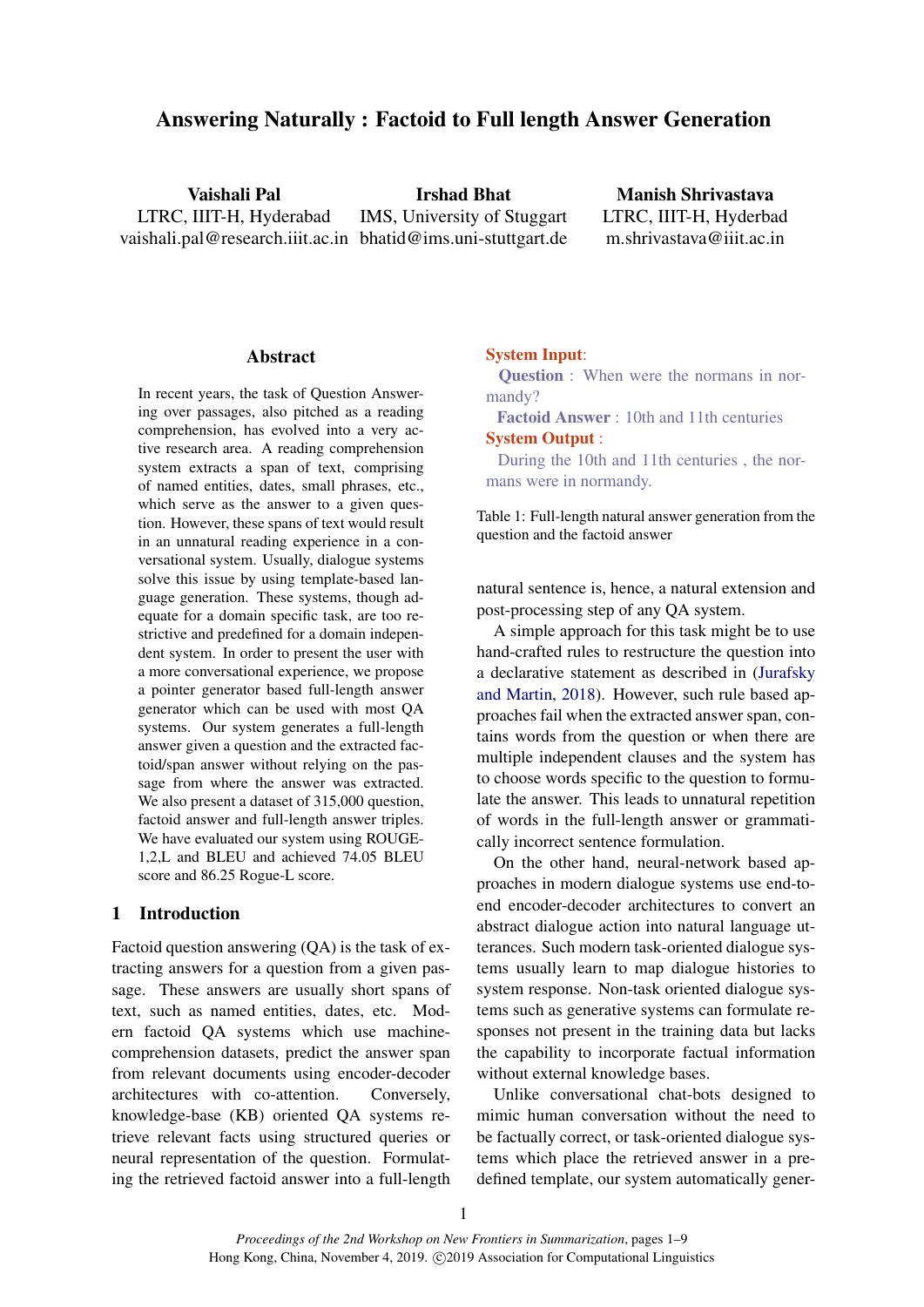ates accurate full-length answers, thereby, enhancing the system's usage in these situations. Table [1](#page-0-0) shows a sample of our system input and output. Our system can be used in any such task-specific scenarios where natural answers are desired, without being restricted to a limited set of templates.

Our overall research contributions are listed as follows:

- We introduce a system which generates factually correct full-length answers from the questions and the factoid answers. Our system can be used as a post-processing plugin to any QA system, be it a KB-based system or machine comprehension based system, thereby improving readability of the system output and promoting fluency and variation in the natural answer generation.
- We have also released a dataset comprising of tuples of questions, factoid answers and full-length answers which can be further augmented using any other QA datasets using the techniques we describe in section [3.1.](#page-2-0)

## 2 Related Work

There has been a lot of interest recently in QA and task-oriented dialogue systems. End-to-end memory networks [\(Sukhbaatar et al.,](#page-8-1) [2015\)](#page-8-1) use a language modelling architecture which learns query embeddings in addition to input and output memory representations from source sequences and predicts an answer. Rule based systems such as [\(Weston et al.,](#page-8-2) [2015\)](#page-8-2) sets up a variety of tasks for inferring and answering the question. [\(Bordes and](#page-8-3) [Weston,](#page-8-3) [2016\)](#page-8-3) improves on the memory networks and handles out-of-vocabulary (OOV) words by inserting special words into the vocabulary for each knowledge base entity types. These systems are dependent on templates or special heuristics to reproduce facts. We demonstrate through our baseline model that generating template-like sentences from factual input can be achieved with limited success.

Recent works on KB-based end-to-end QA systems such as [\(Yin et al.,](#page-8-4) [2015;](#page-8-4) [He et al.,](#page-8-5) [2017a;](#page-8-5) [Liu](#page-8-6) [et al.,](#page-8-6) [2018a\)](#page-8-6) generate full-length answers with neural pointer networks(Gülcehre et al., [2016;](#page-8-7) [Vinyals et al.,](#page-8-8) [2015;](#page-8-8) [He et al.,](#page-8-9) [2017b\)](#page-8-9) after retrieving facts from a knowledge base (KB). Dialogue systems such as [\(Liu et al.,](#page-8-10) [2018b;](#page-8-10) [Lian](#page-8-11) [et al.,](#page-8-11) [2019\)](#page-8-11) extract information from knowledge bases to formulate a response. Systems such as [\(Fu and Feng,](#page-8-12) [2018\)](#page-8-12) uses KB based key-value memory after extracting information from documents or external KBs. However, these systems are restricted to only information modeled by the KB or slot-value memory. Our system, is generic and can be used with any knowledge source, structured such as a knowledge base or free form such as machine-comprehension dataset. Since our system doesn't use any additional relational information as modelled in a KB, it is invariant to the type of dataset. The pointer generator network, introduced in [\(See et al.,](#page-8-13) [2017\)](#page-8-13), is a generative summarization model that can copy out-of-vocabulary (OOV) words from a source sequence. Our work is inspired from the ability of this network to accurately reproduce information from source.

To the best of our knowledge, there is no existing QA data-set which addresses the task directly. However, Knowledge-based QA dataset such as [\(Yin et al.,](#page-8-4) [2015\)](#page-8-4) creates a knowledgebase from Chinese websites and extracts questionanswer pairs from Chinese communityQA webpage. The system built over this dataset, is able to generate natural answers to simple questions. The recently released CoQA dataset[\(Reddy et al.,](#page-8-14) [2018\)](#page-8-14) is an abstractive conversational question answering dataset through which the system generates free-form answers from the whole conversational history using the aforementioned pointergenerator network. While the CoQA challenge extracts free-form text from the passages, our system incorporates the structure of the question to give a full-length sentence as answer to the given query.

#### 3 Data

Since there is no available dataset for the task, we used the standard machine comprehension datasets such as SQuAD [\(Rajpurkar et al.,](#page-8-15) [2016\)](#page-8-15) and HarvestingQA [\(Du and Cardie,](#page-8-16) [2018\)](#page-8-16) to create auto-annotated data. This provide us with questions and factoid answers which we use as input to our system. For the ground-truth, we automatically extract full-length answers from the passages of these datasets by applying certain heuristics (explained in section [3.1\)](#page-2-0). We extract ∼300,000 samples (question, factoid answer, full-length answer) from SQuAD and HarvestingQA. Additionally, we have manually annotated 15000 samples from SQuAD of which 2500 are used for development, 2500 for testing and we augment the rest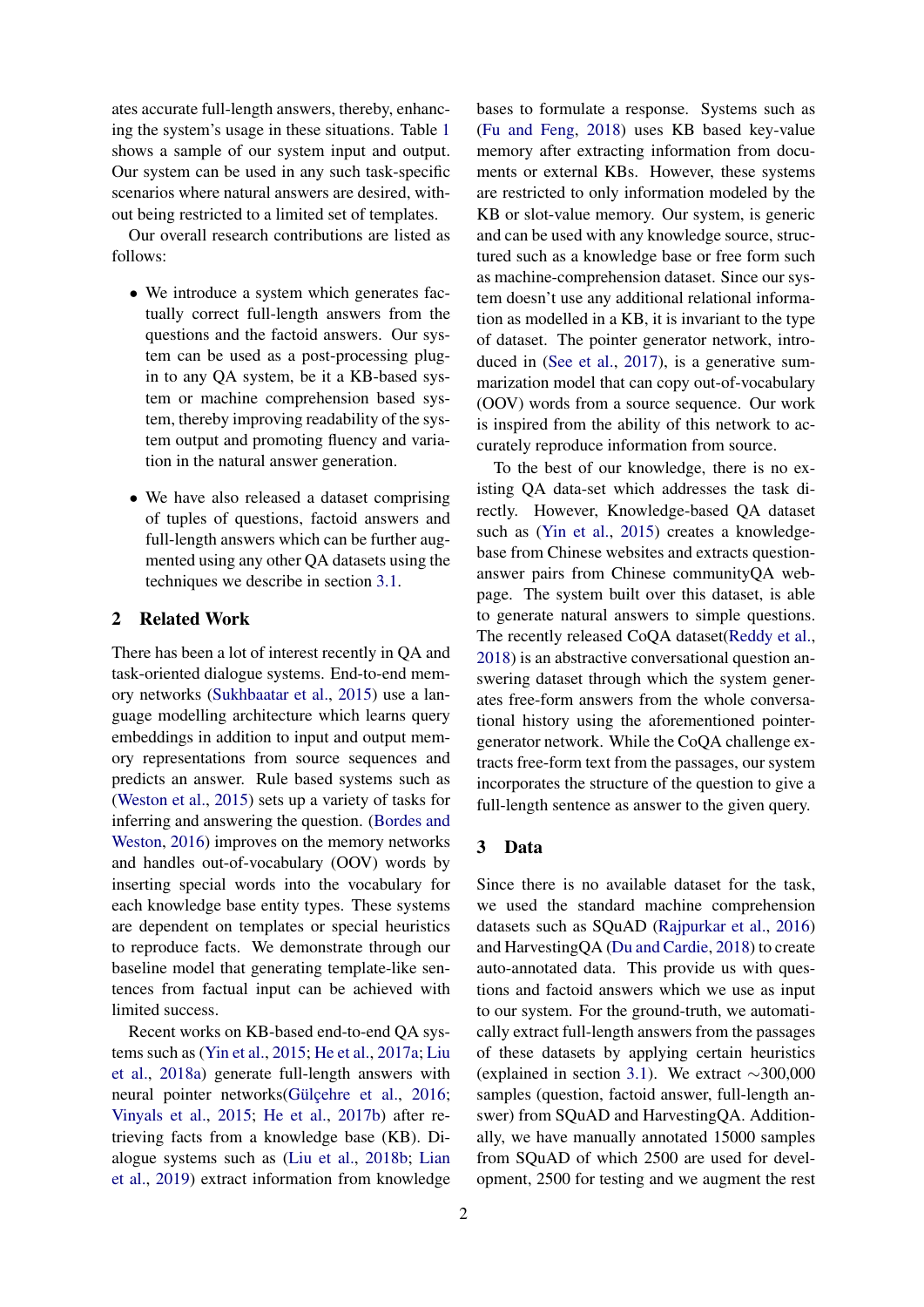10000 with the auto-annotated data.

#### <span id="page-2-0"></span>3.1 Automatic Data Generation

Creating datasets for any new task is a challenge since modern systems based on neural architectures requires a large amount of data to train. To make the data creation task scalable, most of our training data is automatically generated from SQuAD and HarvestingQA. For each questionanswer pair, we automatically extract the target full-length answers from corresponding passages. We iterate over the sentences in the context passage that contain the factoid answer and select the one that has the highest BLEU score with the question, given  $BLEU score \geq 35\%$ . Given the question-answer pair  $(Q, A)$  and the passage  $P$ , the full-length answer  $T$  is the sentence,  $S$ , in the passage:

$$
T = \underset{S \in P}{\text{argmax}} BLEU(Q, S)
$$
  
if f  $A \in S$  &  $BLEU(Q, S) \ge 35\%$  (1)

The target sentences having a low BLEU score(between 35%−50%) may not be completely aligned with the question but provide sufficient information to train the system to generate full-length sentences containing the factoid answer.<sup>[1](#page-2-1)</sup> As the whole sentence is extracted from the corresponding passage, these samples may also contain additional information from the passage which is not related to the question.

Our method of automatically extracting samples from existing QA datasets is scalable and can be reproduced with any modern QA datasets to generate more samples to augment our autogenerated samples extracted from HarvestingQA and SQuAD. The table [2](#page-2-2) shows some autogenerated samples from the dataset. Our autogenerated data samples follow a similar question distribution as SQuaD and is biased towards what" and "who" questions as shown in the trigram distribution of the questions in figure [1.](#page-2-3)

## 3.2 Manual Data Generation

The auto-generated samples contain extra information in the ground-truth full-length sentences which are not aligned with the question or factoid answer. To refine our dataset to be more attuned to questions and also to capture the variabil<span id="page-2-2"></span>Question : what is the name of the term that is used in the united states ? Factoid : great plains Target : the term great plains is used in the united states to describe a sub-section of the even more vast interior plains physiographic division **Question** : who is the only country among the united nations security council ? Factoid : germany **Target**: germany is the only country among the top five arms exporters that is not a permanent member of the united nations security council . Question : what lake is now connected to the sea ? Factoid : lake voulismeni Target : lake voulismeni at the coast, at aghios nikolaos , was formerly a sweetwater lake but is now connected to the sea . **Question** : what is a bus driving on this route? Factoid : the capacity of the lane will be more and will be more and will increase when the traffic level increases **Target** : when there is a bus driving on this route , the capacity of the lane will be more and will increase when the traffic level increases .



<span id="page-2-3"></span>

Figure 1: Question trigram distribution of automatically created dataset

ity humans bring when generating new sentences, we manually annotated 15000 QA pairs, from the

<span id="page-2-1"></span><sup>&</sup>lt;sup>1</sup>We found that samples with BLEU score of less than  $35$ were significantly noisy.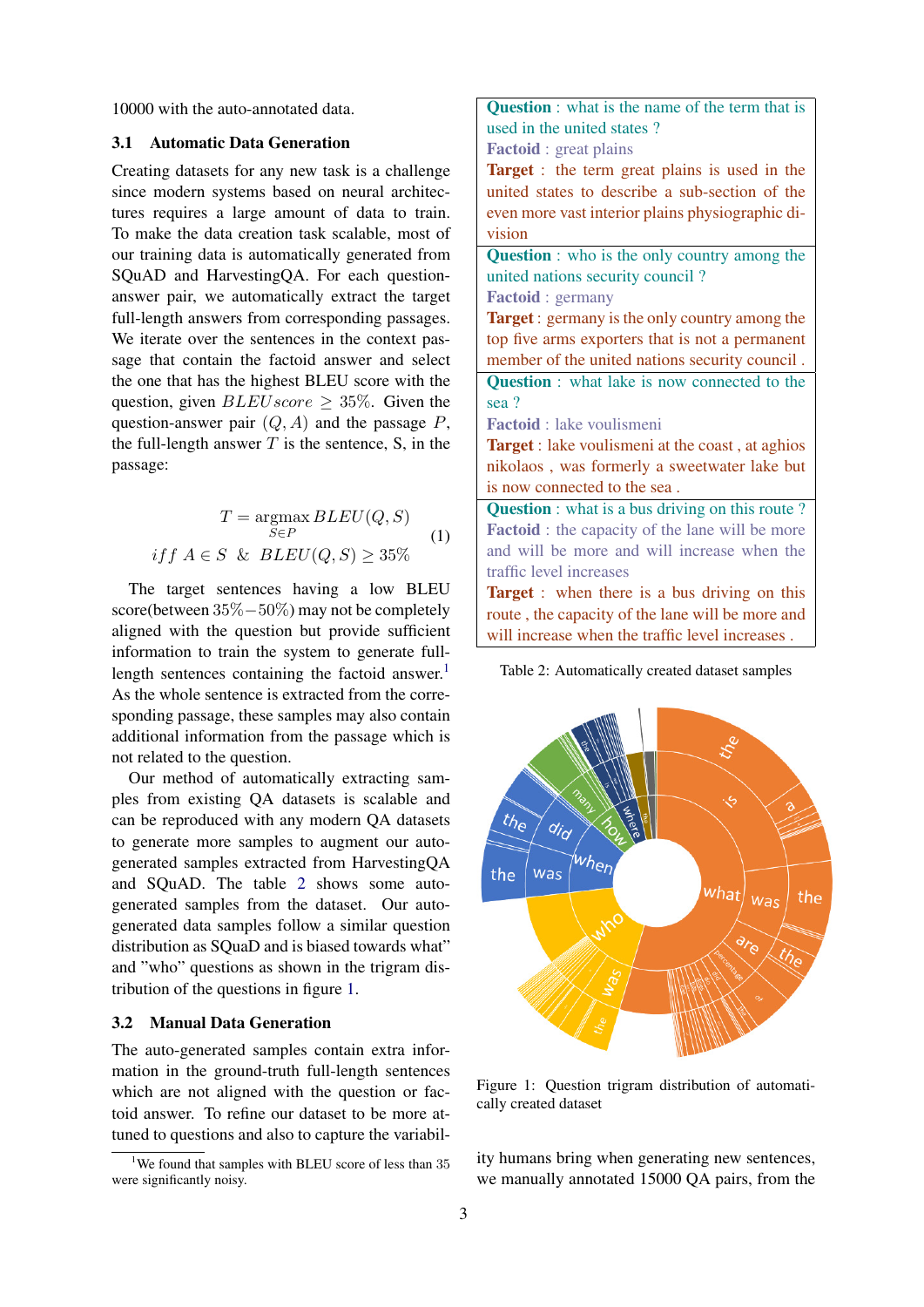SQuAD dataset. We used multiple ways to answer the same question, such as in active and passive voice, to incorporate more variation to the target sentences. Apart from generating samples with the full-length answers well aligned with the question, we have also chosen complex samples from SQuAD which have long phrasal factoid answers to add more complexity to the data samples. These samples have sentential factoid answers containing more than one independent clause which are not present in the ground-truth full-length natural answer. The inclusion of such examples is to aid to the system to learn to only choose words which are required to form a syntactically correct answer and omit other synonymous or superfluous words. The table [3](#page-3-0) shows some manual generated samples. The manual samples contains questions more evenly distributed than the auto-generated ones as shown in the figure [2](#page-3-1) displaying the trigram distribution of questions.

<span id="page-3-1"></span>

Figure 2: Question trigram distribution of manually created dataset

## 4 System Architecture

We framed the problem of generating full-length answer from the question and the factoid answer into a Neural Machine Translation (NMT) task using two approaches. We built a model based on the pointer-generator architecture described in [\(See et al.,](#page-8-13) [2017\)](#page-8-13) except we use two encoders on the source side to encode question and factoid answer separately as shown in Figure [3.](#page-4-0)

<span id="page-3-0"></span>Question : How much more were her earnings that the year before? Factoid: more than double her earnings Target 1 : Her earnings were more than double than that of the year before. Target 2 : She earned more than double her earnings than that of the year before. Question : How many digital copies of her fifth album did Beyonc sell in six days? Factoid 1 : one million Factoid 2 : one million digital copies Target : Beyonc sold one million digital copies of her fifth album in six days. Question : How well did Kanye do in high school? Factoid : A's and B's Target : Kanye did well in high school by scoring A's and B's. **Question** : What do scholars recognize about the life of the Buddha? Factoid : Most accept that he lived, taught and founded a monastic order Target : Most scholars recognize and accept that Buddha lived, taught and founded a monastic order. Question : Where did english and scotch irish descent move to florida from? Factoid : English descent and americans of scots-irish descent began moving into northern florida from the backwoods of georgia and south carolina Target : English and Scotch Irish descent moved to Florida from the backwoods of Georgia and South Carolina.

Table 3: Manual dataset samples

Let the question be represented by words  $Q =$  ${q_1, q_2, ..., q_n}$ . Let the factoid answer be represented by words  $A = \{a_1, a_2, a_3, ..., a_m\}.$ 

We encode the question and answer sequence using two 3-layered bidirectional LSTMs which share weights. This produces two sequences of hidden states

$$
h_Q^t = BILSTM(h_Q^{t-1}, q_t)
$$
 (2)

$$
h_A^t = BILSTM(h_A^{t-1}, a_t)
$$
 (3)

We choose to encode the source sequences separately, since there is no syntactic connection between the question and the factoid answer. We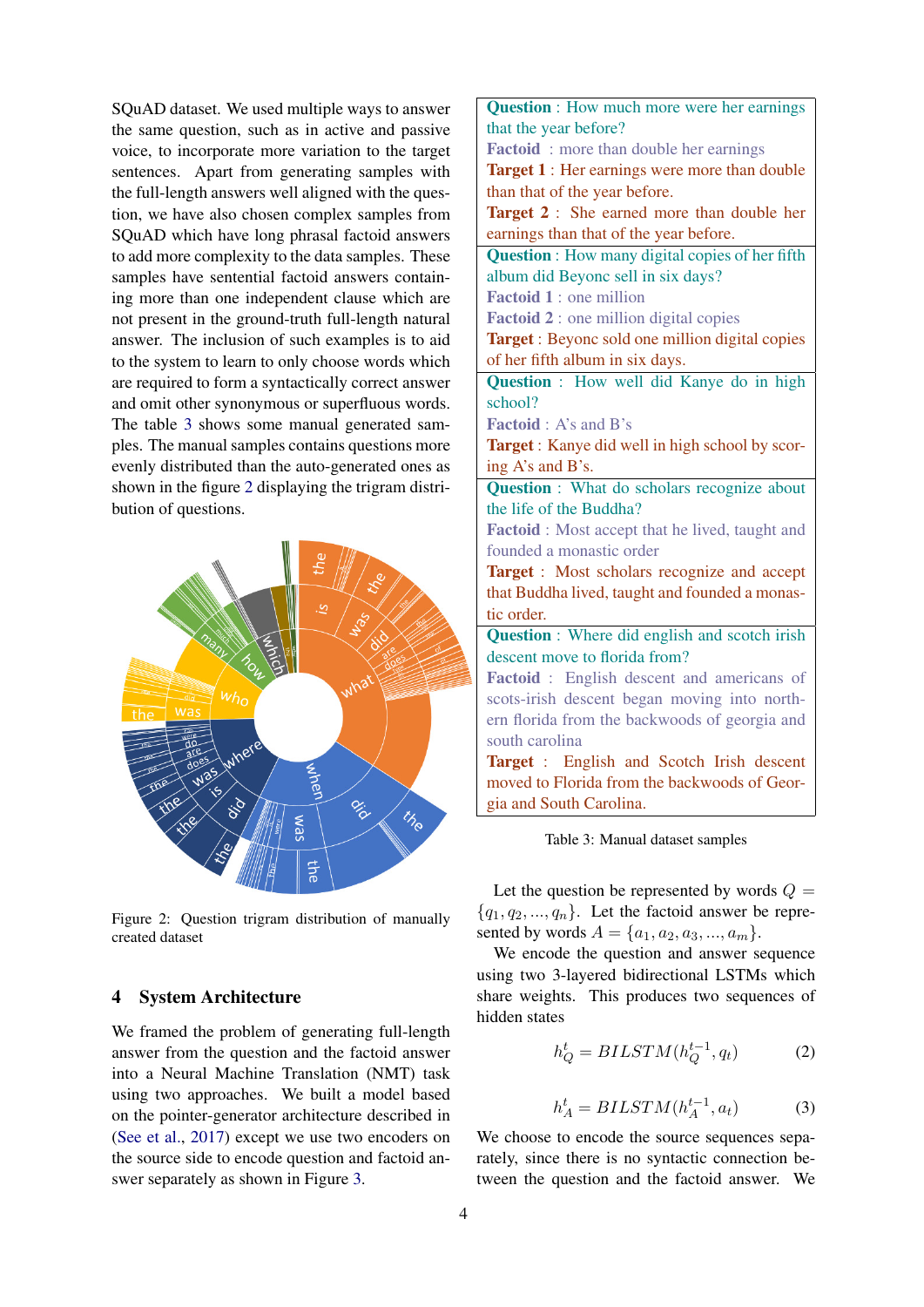<span id="page-4-0"></span>

Figure 3: The 2 encoder pointer generator uses the question and factoid answer as input to generate a fulllength answer in an end-to-end learning environment.

then stack together the encoded hidden states of the 2 encoders to produce a single list of source hidden states,  $h_S = [h_O; h_A]$ . The decoder is initialized with the combined final states of the two encoders as

$$
h_T^0 = h_Q^n + h_A^m \tag{4}
$$

Following the global attention mechanism de-scribed in [\(Luong et al.,](#page-8-17) [2015\)](#page-8-17), context vector,  $C_t$ , is generated. For each decoder state,  $h_T^t$ , at time t, the alignment score,  $a(h_T^t, h_S^i)$ , with each encoder state,  $h_S^i$ , is calculated as follows:

$$
a(h_T^t, h_S^i) = softmax(h_T^t W_a h_S^i)
$$
 (5)

The challenge to correctly reproduce factual information in the full-length answer led us to use copy attention from the pointer generator network as described in [\(See et al.,](#page-8-13) [2017\)](#page-8-13). The copy distribution, using an extended vocabulary comprising of source words, will capture the probability of replicating words from either the question or answer, whereas the global attention distribution has the ability to generate new words from the vocabulary. The final probability of predicting a word is as follows:

<span id="page-4-1"></span>
$$
P(W_{final}) = p_g P_{gen} + (1 - p_g) P_{copy} \qquad (6)
$$

The parameter,  $p_q$ , is learned as

$$
\sigma(W_c C^t + W_{h_t} h_T^t + W_x X^t) \tag{7}
$$

where  $C<sup>t</sup>$  is the context vector and  $X<sup>t</sup>$  is the input to the decoder. We calculate the copy distribution, a distribution over the source words,  $w = Q \cup A$ :

$$
P_{copy}(w) = \sum_{i:w_i=w} a(h_T^t, h_S^i)
$$
 (8)

The final probability of generating a word is as shown in equation [6.](#page-4-1) For out-of-vocabulary words which are present only in the source  $w \in (Q \cup A)$ and  $w \notin V$ , only  $P_{copy}$  is used predict the word. These words are usually factual information from the question or answer, such as dates and named entities and hence needs to be copied exactly as it appears in the source sequences. Prepositions, conjunctions and other placeholders, such as at, between, in, which help in combining the question and answer sequences are usually in-vocab words not present in the source  $(w \notin (Q \cup A))$ and  $w \in V$ ), and are predicted with  $P_{gen}$ . For invocabulary words which are present in the source,  $w \in (Q \cup A)$  and  $w \in V$ , the final probability of predicting the word uses both the terms of equation [6.](#page-4-1)

# 5 Experiments

For all our experiments, we used a 6GB 1060TX Nvidia GPU. We trained the system on batch size of 32, dropout rate of 0.5, RNN size of 512 and decay steps 10000. Since, our dataset is small, we shared the vocabulary between source and target. We used pre-trained GloVe embeddings (300 dimension) to initialize both the encoder and decoder words. Since our manually created samples are less, we oversampled the manually annotated data 3 times to mitigate any bias introduced by the synthetic dataset. We have built our system over the OpenNMT-pytorch code base[\(Klein](#page-8-18) [et al.,](#page-8-18) [2017\)](#page-8-18). We have tested our models independently on both the manual dataset and autocreated dataset. We have used 2500 samples of the manually annotated SQuAD data set and 3284 samples of the auto-generated dataset to evaluate the models' performance. These samples were selected randomly from the respective datasets. To evaluate the effectiveness of the manual data samples, we have compared the performance of our 2-encoder pointer-generator network trained on the auto-generated data and on the whole augmented dataset, containing both the manual and auto-generated data. For this comparison, training on the whole augmented data instead of only the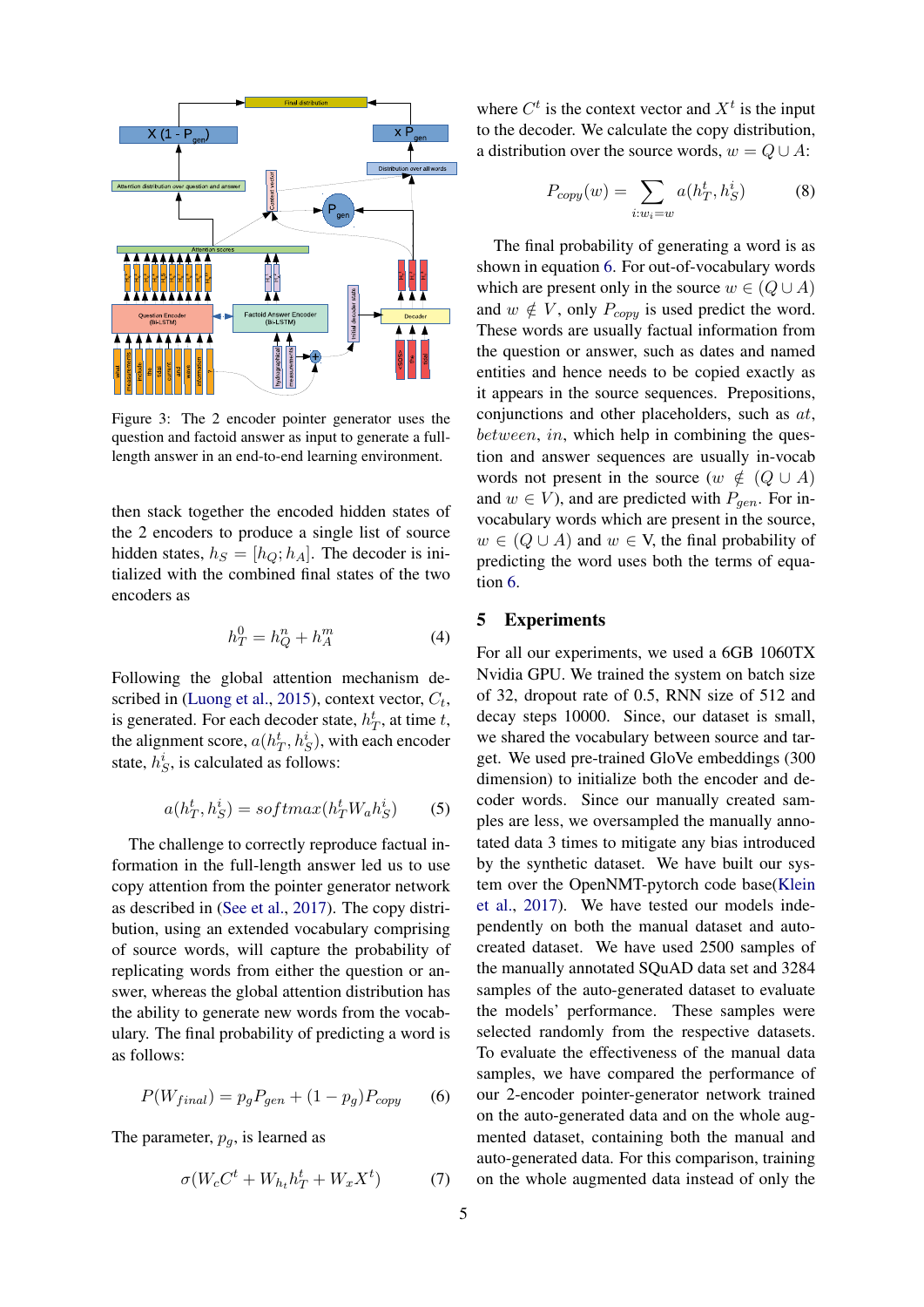<span id="page-5-0"></span>

| Model                  | <b>Training Dataset</b> | <b>BLEU</b> | <b>ROGUE-1</b> | <b>ROGUE-2</b> | <b>ROGUE-L</b> |
|------------------------|-------------------------|-------------|----------------|----------------|----------------|
| Seq2Seq+Attention+Mask | Augmented               | 62.2        | 86.23          | 72.23          | 79.52          |
| 2 Encoder Pointer-Gen  | Auto-only               | 67.5        | 87.94          | 77.85          | 82.77          |
| 2 Encoder Pointer-Gen  | Augmented               | 74.05       | 91.24          | 81.91          | 86.25          |
| Seq2Seq+Attention+Mask | Augmented               | 71.10       | 90.03          | 81.82          | 85.09          |
| 2 Encoder Pointer-Gen  | Auto-only               | 73.63       | 91.50          | 85.02          | 87.56          |
| 2 Encoder Pointer-Gen  | Augmented               | 73.69       | 91.65          | 84.98          | 87.40          |

Table 4: The top section displays BLEU and ROGUE scores for the models tested on the manually created test dataset. The bottom section displays the scores for the models tested on the auto-created test dataset. (All scores are in the range of 0-100)

<span id="page-5-1"></span>

| Model                 | <b>Training Dataset</b> | <b>BLEU</b> | <b>ROGUE-1</b> | <b>ROGUE-2</b> | <b>ROGUE-L</b> |
|-----------------------|-------------------------|-------------|----------------|----------------|----------------|
| 2 Encoder Pointer-Gen | Auto-only               | 71.54       | 92.64          | 82.31          | 90.06          |
| 2 Encoder Pointer-Gen | Augmented               | 73.29       | 95.38          | 87.18          | 93.65          |
| 2 Encoder Pointer-Gen | Auto-only               | 64.67       | 91.17          | 75.58          | 82.87          |
| 2 Encoder Pointer-Gen | Augmented               | 75.41       | 93.46          | 82.29          | 87.50          |

Table 5: The top section displays the scores for the models tested on the 500 randomly chosen NewsQA dataset. (All scores are in the range of 0-100). The bottom section displays BLEU and ROGUE scores for the models tested 900 randomly chosen Freebase test samples.

manual data is required due to the limited number of samples(15000) of the manual annotated data. We have compared our system with a Seq2Seq model with attention where only the question and full-length answer are considered as source and target to the model respectively. We mask the factoid answer in the target full-length answer with the string *a-n-s-w-e-r*. The mask, which acts as a placeholder to the factoid answer, is replaced with the actual factoid answer in a post-processing step. The masking in the data copes with the named entities and other OOV words in the dataset.

We have also performed cross-dataset evaluation on a knowledge base dataset(Freebase) and a machine comprehension dataset(NewsQA) to test the generalization capability of our system. We randomly selected 900 samples, comprising of question and object-names(factoid answers), from the test samples provided by SimpleQA[\(Golub](#page-8-19) [and He,](#page-8-19) [2016\)](#page-8-19) which were extracted from the KB dataset Freebase[\(Bollacker et al.,](#page-8-20) [2008\)](#page-8-20). We also randomly extract 500 test samples, questions and factoid answers, from the machine comprehension NewsQA[\(Trischler et al.,](#page-8-21) [2017\)](#page-8-21) dataset. The system predictions were compared with the manually annotated ground-truth full-length answers for these samples.

<span id="page-5-2"></span>

| Model             | <b>Training Dataset</b> | Acc  |
|-------------------|-------------------------|------|
| 2-Enc Pointer-Gen | Synthetic-only          | 83.4 |
| 2-Enc Pointer-Gen | Augmented               | 92.8 |

Table 6: Accuracy Scores(in the range of 0-100) for the various models

<span id="page-5-3"></span>

Figure 4: Validation Accuracy

#### 6 Results

As shown in table [4,](#page-5-0) [5,](#page-5-1) [6](#page-5-2) and [7,](#page-6-0) augmenting the manually annotated data with the auto-generated data for training leads to significant improvements for the 2-encoder pointer generator network. From our best assumption, this is not only due to cleaner samples in the manually annotated data which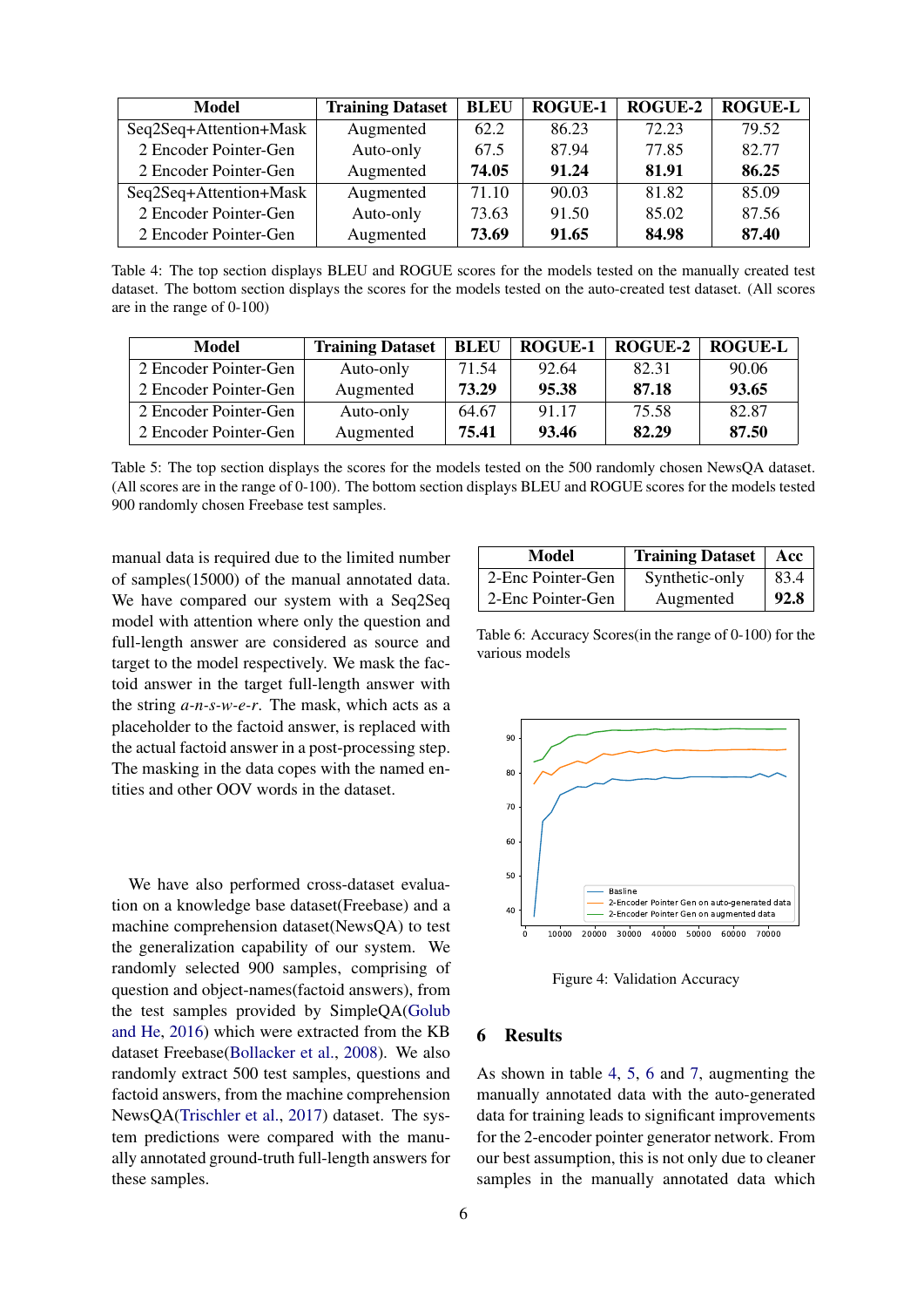<span id="page-6-0"></span>

| <b>Question :</b> who was the eldest son of alfonso   |  |  |
|-------------------------------------------------------|--|--|
| iii and what did he become king of?                   |  |  |
| Factoid Answer: garca, became king of len             |  |  |
| Target : the eldest son of alfonso iii was garca      |  |  |
| and he become king of len.                            |  |  |
| Seq2Seq+Attention+Mask: he became king                |  |  |
| of garca, became king of len.                         |  |  |
| Modified PointerGen : the eldest son of al-           |  |  |
| fonso iii was garca and he become king of len.        |  |  |
| <b>Question :</b> where does the catalan word alfabia |  |  |
| come from?                                            |  |  |
| <b>Factoid Answer: of arabic origin</b>               |  |  |
| <b>Target :</b> the catalan word alfabia is of arabic |  |  |
| origin.                                               |  |  |
| Seq2Seq+Attention+Mask: the catalan word              |  |  |
| alfabia comes from of arabic origin.                  |  |  |
| Modified PointerGen : the catalan word al-            |  |  |
| fabia is of arabic origin.                            |  |  |
| Question : what job does debra byrd do on             |  |  |
| american idol?                                        |  |  |
| <b>Factoid Answer: vocal coach</b>                    |  |  |
| Target : debra byrd is a vocal coach on ameri-        |  |  |
| can idol.                                             |  |  |
| Seq2Seq+Attention+Mask: amy byrd has vo-              |  |  |
| cal coach on american idol.                           |  |  |
| Modified PointerGen : debra byrd is the vocal         |  |  |
| coach on american idol.                               |  |  |
| Question : when did the yuan dynasty start and        |  |  |
| end?                                                  |  |  |
| Factoid Answer: 1271 to 1368                          |  |  |
| Target : the yuan dynasty ruled from 1271 to          |  |  |
| 1368                                                  |  |  |
| Seq2Seq+Attention+Mask: the yuan dynasty              |  |  |
| started and ended in 1271 to 1368                     |  |  |
| Modified PointerGen : the yuan dynasty                |  |  |
| started in 1271 to 1368                               |  |  |

Table 7: Comparison of predictions of the Seq2Seq+Attention+Mask and Augmented Pointer generator systems. Example 1 depicts non-contiguous factoid answer which have to be interleaved in the full-length answer. Example 2 shows that the pointer generator is able to suppress conflicting preposition Example 3 depicts that masking is unable to handle named entities in the question where they are not masked. Masking is also unable to capture contextual information while formulating the natural sentence as depicted in Example 4

does not contain extra unnecessary information, but also samples with variations in the factoid and full-length groundtruth. The manual data also has

long phrasal factoid answers from which the system has to learn to copy and generate words as needed. Table [7](#page-6-0) shows that the pointer-generator system handles tense agreement and generation of new words. The Seq2Seq model suffers to capture contextual information, resolve anaphora, or reproduce factual information and handle out-ofvocabulary words. As shown in table [7,](#page-6-0) noncontiguous factoid answers are not interleaved in the full-length sentence predictions as expected. The pointer-generator network is able to handle these issues. The *BLEU* and *ROGUE* scores are better on the auto-generated test data as it lacks the variation and complexity in the full-length answers compared to the manually created dataset. The validation accuracy of the 2-encoder pointer generator network as shown in the figure on the development dataset also shows significant improvement from the start of the training, with the augmented dataset providing significant increase in accuracy as shown in figure [4.](#page-5-3) The performance of our models on a KB dataset such as SimpleQA and a machine comprehension dataset such as NewsQA is shown in the table [5.](#page-5-1) As observed from the BLEU and ROGUE scores, the augmented dataset improves performance across these datasets and provide better generalization capability to the system. Some of the failure cases of the system can be observed in the table [8.](#page-7-0)

# 7 Conclusion

In this work, we have introduced the task of generating full-length natural answers given the question and the factoid answer. We framed the problem into an NMT task using two different approaches. Our approach uses a 2-encoder pointer generator model, where factoid answers along with the questions are inputs to the system and the full-length answers for training and is better than the baseline model for both the *BLEU* and *ROGUE* scores. Additionally, as there were no datasets which directly address this task, we released a new dataset containing tuples of *questions, factoid answers, and full-length answers* of which 300,000 samples were automatically extracted and 15000 samples were manually annotated. Our automatic dataset creation approach is scalable and can be used over any other QA datasets to retrieve more samples. We have provided the additional manually annotated clean samples to introduce complexity and variation in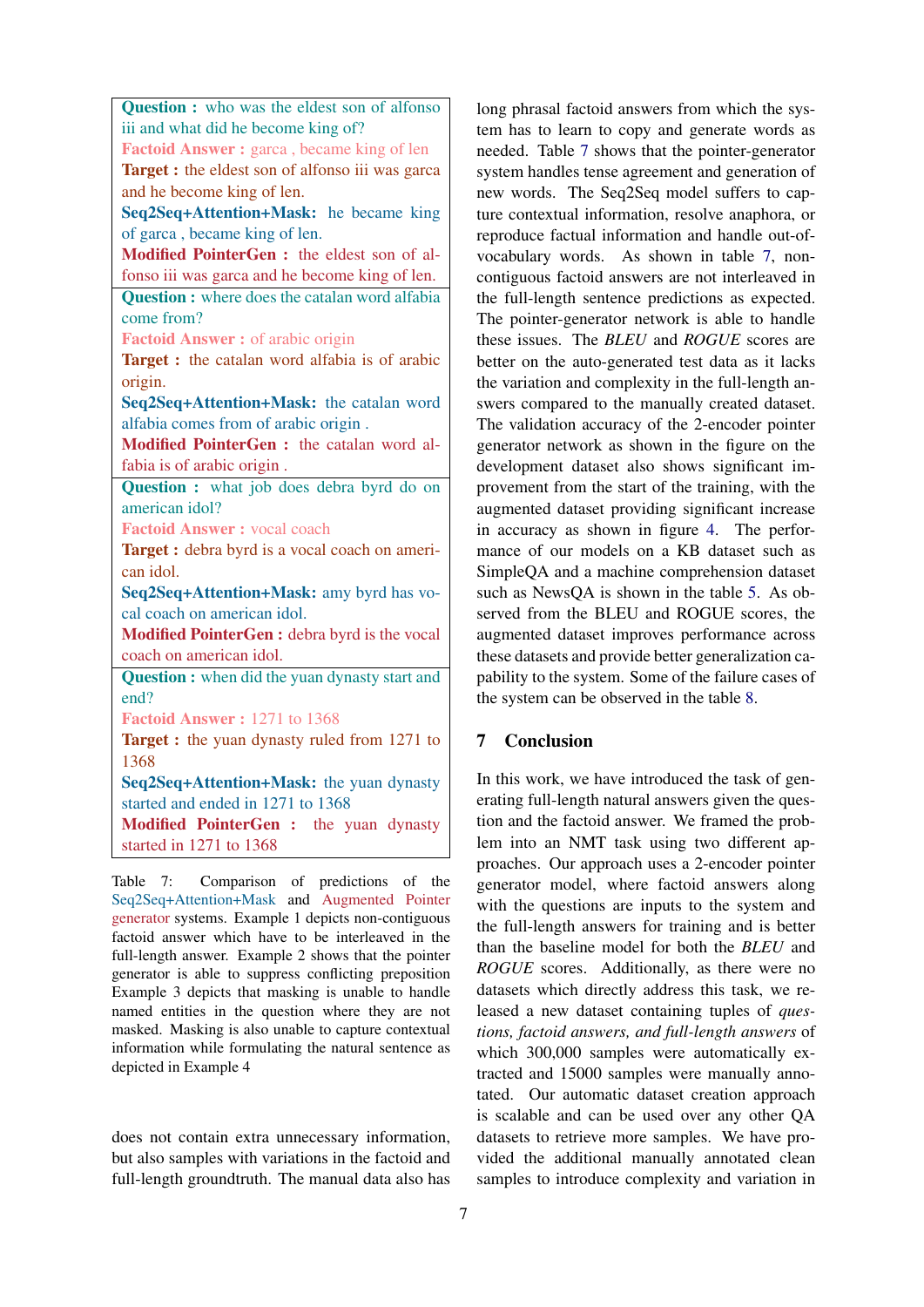<span id="page-7-0"></span>

| <b>Question :</b> what kind of metal is on handful of |  |  |
|-------------------------------------------------------|--|--|
| rain?                                                 |  |  |
| <b>Factoid Answer:</b> heavy metal                    |  |  |
| <b>Target :</b> on handful of rain is heavy metal.    |  |  |
| Modified PointerGen : heavy metal is on               |  |  |
| handful of rain.                                      |  |  |
| <b>Question :</b> Name an actor.                      |  |  |
| <b>Factoid Answer: Collien Ulmen-Fernandes</b>        |  |  |
| <b>Target :</b> collien ulmen-fernandes is an actor.  |  |  |
| Modified PointerGen : collien ulmen-                  |  |  |
| fernandes.                                            |  |  |
| <b>Question :</b> Will the 10 be punished?            |  |  |
| <b>Factoid Answer:</b> no one should                  |  |  |
| <b>Target :</b> no one should be punished.            |  |  |
| Modified PointerGen : the 10 be punished no           |  |  |
| one should punished.                                  |  |  |
| <b>Question :</b> in which country the construction   |  |  |
| of the mosque is                                      |  |  |
| <b>Factoid Answer: turkey</b>                         |  |  |
| <b>Target :</b> the construction of the mosque is in  |  |  |
| turkey.                                               |  |  |
| <b>Modified PointerGen: in turkey.</b>                |  |  |
|                                                       |  |  |

Table 8: Failure Cases. Example 1 is from the Freebase dataset where the system confuses between the subject and the object. Example 2 is from Freebase not present in the training and validation data. Example 3 is from NewsQA dataset where the system fails to understand the semantics. Example 4 id from NewsQA dataset where the system fails to generate the complete full-length answer

the training data. We have performed cross-dataset evaluation by testing on a KB dataset(Freebase) and a machine comprehension dataset(NewsQA) to test the generalization capability of our system.

# 8 Future Work

For a deep learning model to generalize well with greater accuracy, a larger dataset comprising of a bigger vocabulary and sample size is required. Due to the limited data provided, even though our system handles tense agreement, there are instances where it fails to predict the correct tense for the verb. We plan on adding more variation to the data by annotating additional QA and machine comprehension datasets. Additionally, there is no explicit co-reference resolution module in our model. Further work needs to be done using state of the art architectures which can handle such cases and improve results. Augmenting our full-length natural answer generation system with a question answering module or a knowledge-base will provide insights into how the system performs with noisy and incorrect factoid answers. This needs to be explored further.